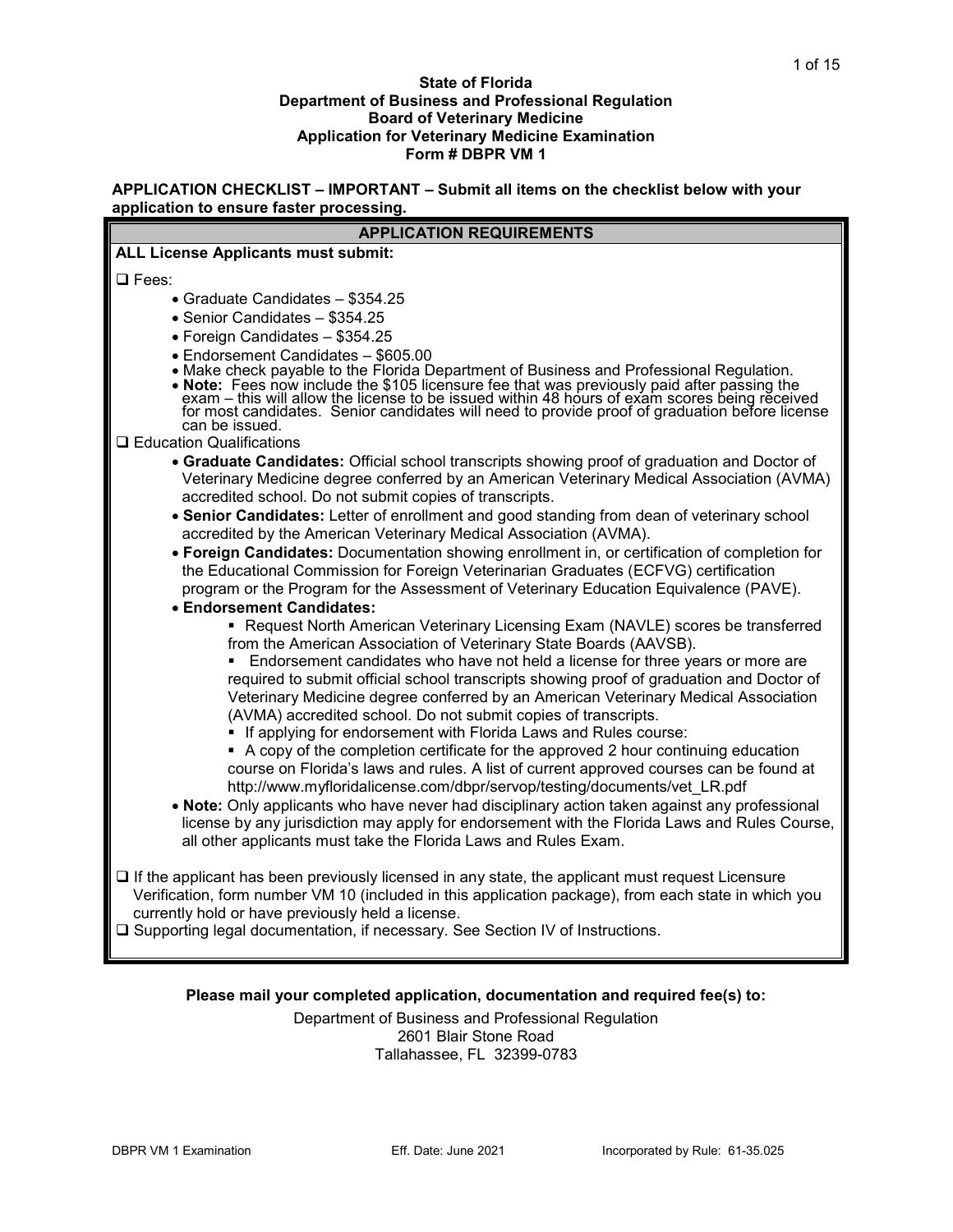#### **Florida Laws and Rules Examination**

The Laws and Rules examination is a requirement for licensure for all applicants. The exam is a computer based test and is administered by a vendor contracted by the department to conduct the exam. There is no deadline required in submitting an application before you are eligible to sit for the exam. Once your application and all documents are received, you will be notified in writing that you are eligible to sit for the exam. At that time, you will be provided further information on scheduling yourself for the exam.

The exam is given **daily** at various locations around the state. If you are located outside Florida and you would like to take the exam in your home state, you will need to talk to the vendor's out-of-state coordinator for information regarding out-of-state testing locations.

**North American Veterinary Licensing Examination (NAVLE) Candidates (Graduate Candidates)** All NAVLE candidates applying through the Florida Board of Veterinary Medicine will be approved directly by the International Council for Veterinary Assessment (ICVA) office, not by the Florida Board.

Florida NAVLE candidates will need to complete a NAVLE application and pay the NAVLE fee directly to the ICVA. Applications are available at www.icva.net.

The above process is only available to NAVLE candidates taking the examination for purposes of being licensed in Florida. All other NAVLE candidates must contact the state licensing board in the state where they wish to be licensed.

#### **NAVLE Exam Dates**

Exam dates are located on the ICVA website at [www.icva.net.](https://www.icva.net/)

#### **Senior Student Candidates**

Students attending a college of veterinary medicine that has been accredited by the American Veterinary Medical Association (AVMA) may take the Laws and Rules Exam during their **senior** year. Senior applicants must have the dean of the accredited school submit a letter of good standing stating they are seniors and indicating the expected date of graduation.

Please note that the final transcripts showing proof of graduation and NAVLE scores from the AAVSB or ICVA must be submitted and received prior to licensure. Candidates must instruct the school or college to send final transcripts directly to the department. A license to practice veterinary medicine in Florida cannot be issued to successful senior graduates until final transcripts are received.

#### **Endorsement Candidates taking Florida Exam**

Licensure by endorsement applies to those persons who hold and have held for at least three years, a current license in good standing as a veterinarian in another state of the United States, the District of Columbia or a territory of the United States, provided that the requirements for licensure in the issuing state, district or territory are equivalent to or more stringent than the requirements of Florida. Please refer to Section 474.217, Florida Statutes.

- If applying under this provision choose **"Initial Application for Endorsement Candidates with Florida Exam [1016]"** under application Type on Page 4 of this application.
- Once your application is approved you will be able to schedule and take the Florida Exam. Once passing scores are received from the exam vendor the license will be issued.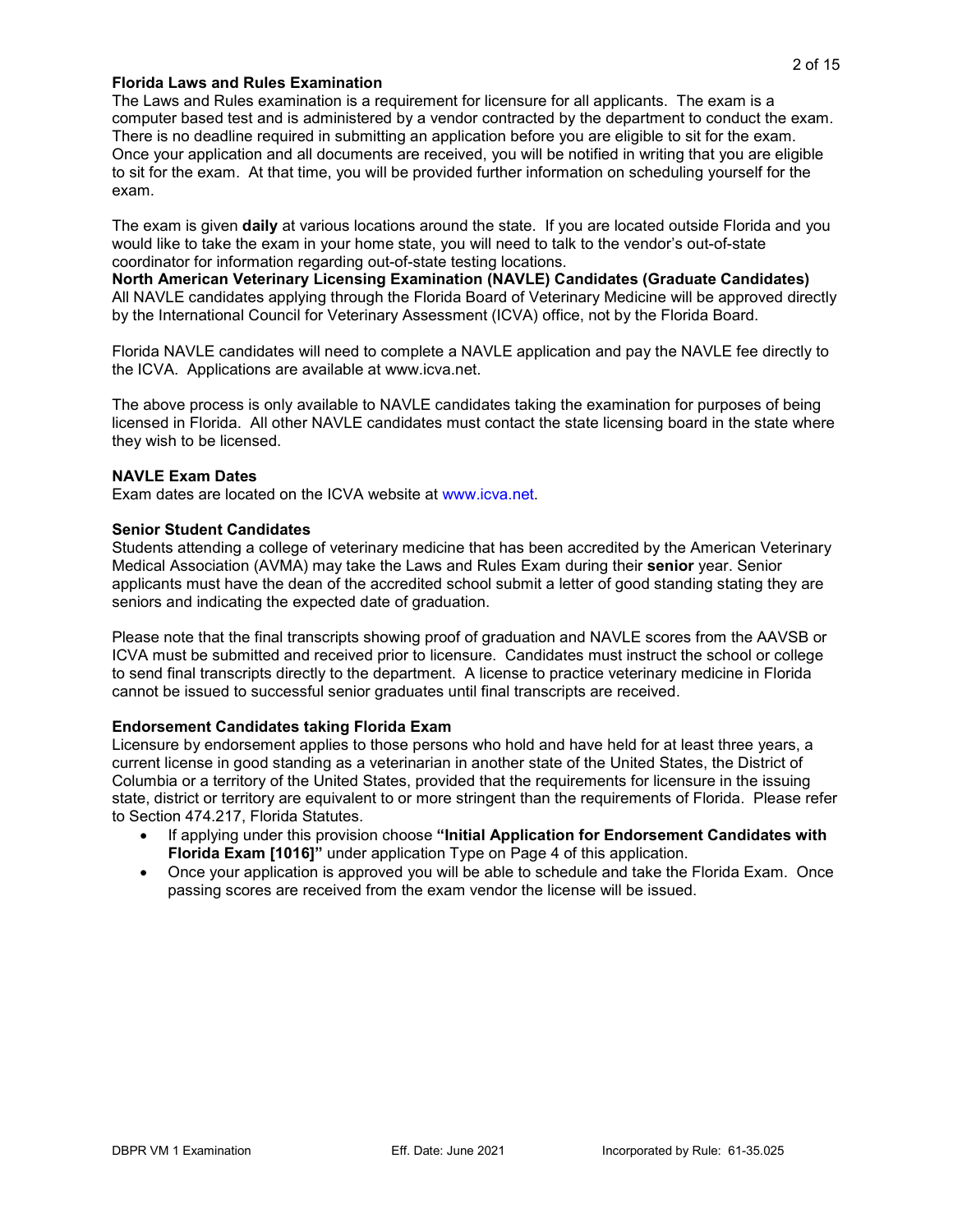#### **Endorsement Candidates taking Laws and Rules Course**

Applicants who qualify for licensure under Section 474.217, F.S. who hold and have held for at least three years, a current license in good standing as a veterinarian in another state of the United States, the District of Columbia or a territory of the United States and have never had disciplinary action taken against any professional license by any jurisdiction may, in lieu of taking the laws and rules portion of the licensure exam, demonstrate knowledge of the laws and rules governing the practice of veterinary medicine of Florida by completing a Board approved 2 hour continuing education course on Florida's laws and rules as set forth in Rule 61G18-16.002(2), F.A.C.

- If applying under this provision choose **"Initial Application for Endorsement Candidates with Laws and Rules Course [1031]"** under application Type on Page 4 of this application.
- Include a copy of the completion certificate for the approved 2 hour continuing education course on Florida's laws and rules with the application.
- A list of current approved courses can be found at http://www.myfloridalicense.com/dbpr/servop/testing/documents/vet\_LR.pdf

#### **Foreign Graduate Candidates**

Foreign candidates who have graduated from a college of veterinary medicine not accredited by the AVMA must be enrolled in or have completed the ECFVG or PAVE program or demonstrate to the board, through the submission of documentation verified by the applicant's respective professional association, that she or he received a professional degree in veterinary medicine from a college or university located in the country from which he or she emigrated, 474.207(3)(b)(2), Florida Statutes, before they are eligible to apply to take the Laws and Rules exam. A letter of enrollment from the ECFVG or PAVE program or a copy of the completion certificate must be submitted to the board office to be certified as eligible to sit for the exam.

If a foreign graduate has already completed the ECFVG or PAVE program, a copy of the national board scores will need to be submitted to the Department from the AAVSB. Foreign graduates that may already be licensed in other states will also need to have a letter of verification mailed from each state.

#### **Documents in a Foreign Language**

A certified translator who is not a relative of the applicant must translate any document that is in a language other than English.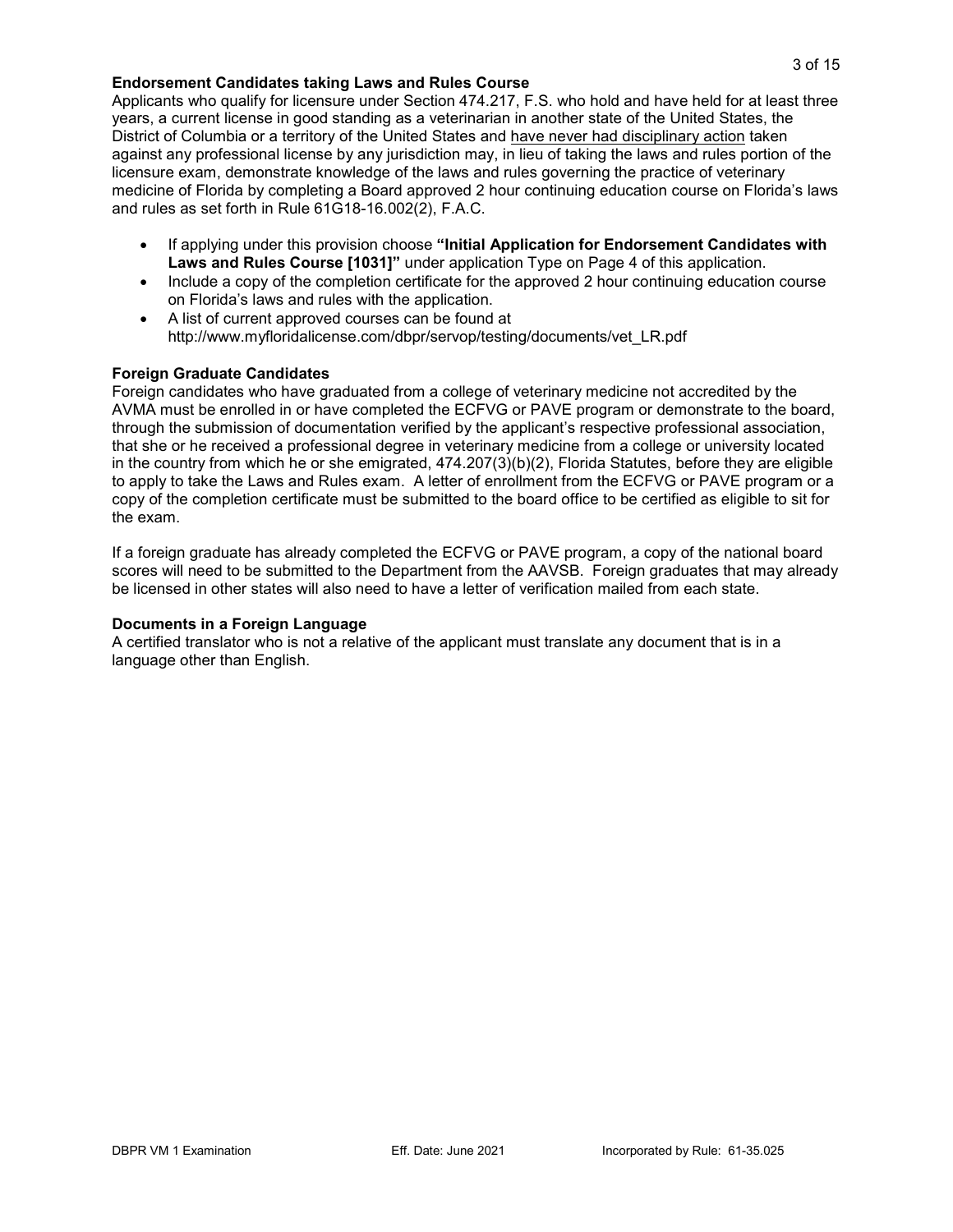#### **State of Florida Department of Business and Professional Regulation Board of Veterinary Medicine Application for Veterinary Medicine Examination Form # DBPR VM 1**

If you have any questions or need assistance in completing this application, please contact the Department of Business and Professional Regulation, Customer Contact Center, at **850.487.1395**. *For additional information see the Instructions at the end of this application.*

#### **Section I – Application Type**

### **APPLICATION TYPE**

- **Initial Application for Graduate Candidates [1010]**
- **Initial Application for Senior Candidates [1017]**
- **Initial Application for Foreign Candidates [1018]**
- **Initial Application for Endorsement Candidates with Florida Exam [1016]**
- **Initial Application for Endorsement Candidates with Florida Laws and Rules Course [1031]**

#### **SPECIAL ACCOMMODATIONS FOR TESTING**

Americans with Disabilities Act (ADA) and Disability Accommodation. In accordance with Chapter 61- 11.008, Florida Administrative Code, if you have a disability and you need special assistance with the examination process please call the Bureau of Education and Testing at (850)487-9755 immediately.

#### **Section II** – **Applicant Information**

|                             | <b>APPLICANT INFORMATION</b> |                        |
|-----------------------------|------------------------------|------------------------|
| Social Security Number*     |                              |                        |
|                             |                              |                        |
|                             | <b>FULL LEGAL NAME</b>       |                        |
| Last Name                   | First                        | Middle                 |
|                             |                              |                        |
| Birth Date (MM/DD/YYYY)     | Gender                       |                        |
|                             | $\Box$ Male $\Box$ Female    |                        |
|                             | <b>MAILING ADDRESS</b>       |                        |
| Street Address or P.O. Box  |                              |                        |
|                             |                              |                        |
|                             |                              |                        |
|                             |                              |                        |
| City                        | <b>State</b>                 | Zip Code (+4 optional) |
|                             |                              |                        |
| County (if Florida address) | Country                      |                        |
|                             |                              |                        |

\* The disclosure of your Social Security number is mandatory on all professional and occupational license applications, is solicited by the authority granted by 42 U.S.C. §§ 653 and 654, and will be used by the Department of Business and Professional Regulation pursuant to §§ 409.2577, 409.2598, 455.203(9), and 559.79(3), Florida Statutes, for the efficient screening of applicants and licensees by a Title IV-D child support agency to assure compliance with child support obligations. It is also required by § 559.79(1), Florida Statutes, for determining eligibility for licensure and mandated by the authority granted by 42 U.S.C. § 405(c)(2)(C)(i), to be used by the Department of Business and Professional Regulation to identify licensees for tax administration purposes.

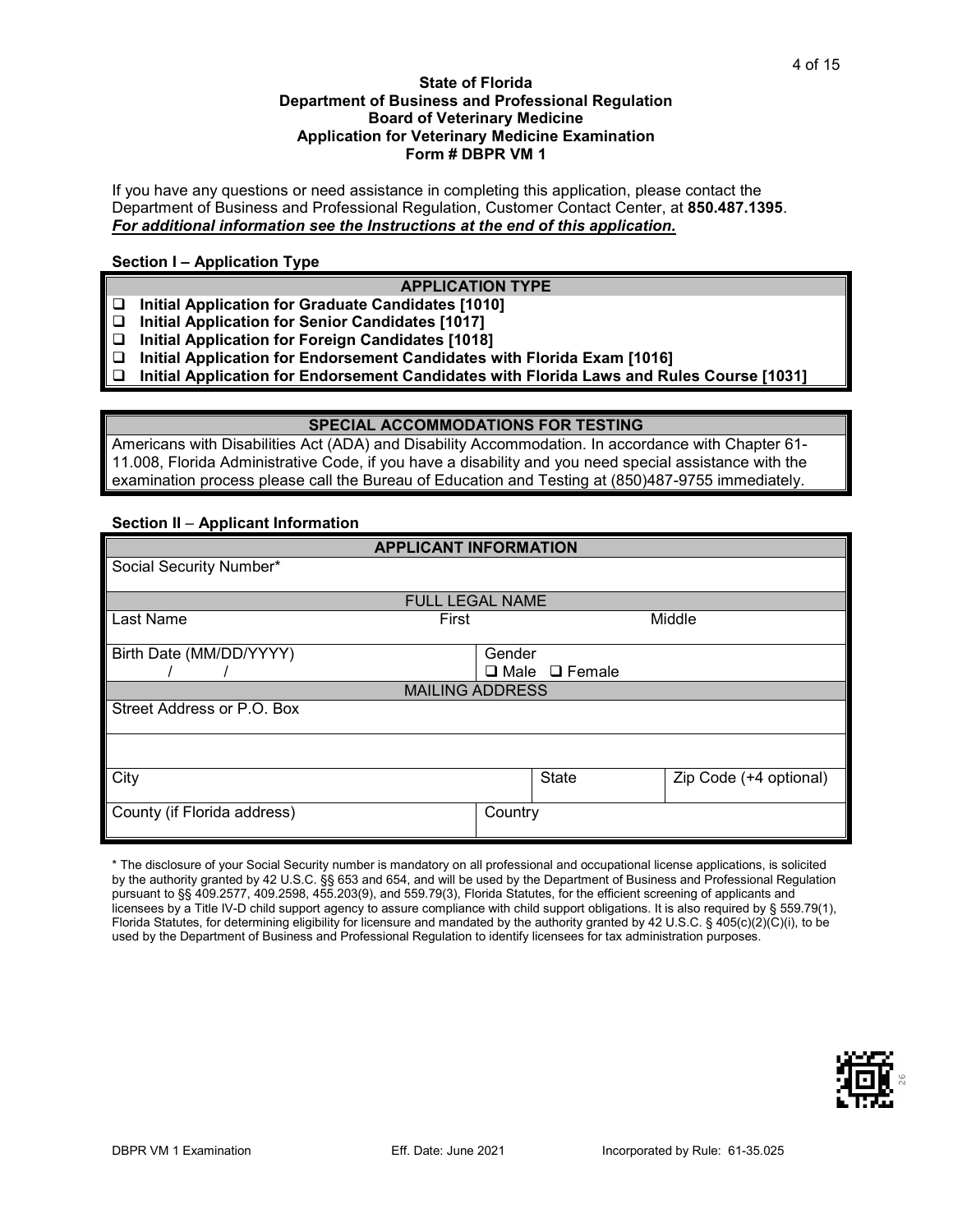# **Section II** – **Applicant Information continued**

| <b>CONTACT INFORMATION</b>                                                                                                                                                                                                  |                                          |             |        |              |               |
|-----------------------------------------------------------------------------------------------------------------------------------------------------------------------------------------------------------------------------|------------------------------------------|-------------|--------|--------------|---------------|
| <b>Phone Number</b>                                                                                                                                                                                                         |                                          | Fax Number  |        |              |               |
| <b>Email Address</b>                                                                                                                                                                                                        |                                          |             |        |              |               |
|                                                                                                                                                                                                                             | <b>CURRENT/PRIOR LICENSE INFORMATION</b> |             |        |              |               |
| If you currently hold or have previously held a business or professional license/registration in Florida or<br>elsewhere, please list each one below (attach additional copies of this page as necessary):                  |                                          |             |        |              |               |
| 1. License/Registration Type                                                                                                                                                                                                | <b>State</b>                             | Date (From) |        | Date (To)    |               |
| License Number                                                                                                                                                                                                              |                                          | Name Used   |        |              |               |
| 2. License/Registration Type                                                                                                                                                                                                | <b>State</b>                             | Date (From) |        | Date (To)    |               |
| License Number                                                                                                                                                                                                              |                                          | Name Used   |        |              |               |
| 3. License/Registration Type                                                                                                                                                                                                | <b>State</b>                             | Date (From) |        | Date (To)    |               |
| <b>License Number</b>                                                                                                                                                                                                       |                                          | Name Used   |        |              |               |
|                                                                                                                                                                                                                             | <b>PRIOR NAME INFORMATION</b>            |             |        |              |               |
| Have you used, been known as, or are currently known by another name (example - maiden name,<br>nickname) or alias other than the name provided in the legal name section of the applicant information?<br>Nο<br>□ Yes<br>n |                                          |             |        |              |               |
| If your answer is yes, state name or names used below:                                                                                                                                                                      |                                          |             |        |              |               |
| Last Name                                                                                                                                                                                                                   | First                                    |             | Middle | <b>Title</b> | <b>Suffix</b> |
| Last Name                                                                                                                                                                                                                   | First                                    |             | Middle | Title        | <b>Suffix</b> |
| Last Name                                                                                                                                                                                                                   | First                                    |             | Middle | Title        | <b>Suffix</b> |

# **Section III** – **Education Information**

| <b>EDUCATION INFORMATION</b>                                                                       |              |                           |  |                    |
|----------------------------------------------------------------------------------------------------|--------------|---------------------------|--|--------------------|
| List the names and addresses of each college or university where Veterinary Medicine Education was |              |                           |  |                    |
| obtained.                                                                                          |              |                           |  |                    |
| 1. Institution                                                                                     |              |                           |  |                    |
| Address                                                                                            |              | $\Box$ Degree Obtained OR |  | Date of Graduation |
|                                                                                                    |              | □ ECFVG Program           |  |                    |
|                                                                                                    |              | <b>Q</b> PAVE Program     |  |                    |
| City                                                                                               | <b>State</b> |                           |  | Zip code           |
|                                                                                                    |              |                           |  |                    |
| 2. Institution                                                                                     |              |                           |  |                    |
|                                                                                                    |              |                           |  |                    |
| Address                                                                                            |              | $\Box$ Degree Obtained OR |  | Date of Graduation |
|                                                                                                    |              | □ ECFVG Program           |  |                    |
|                                                                                                    |              | <b>Q</b> PAVE Program     |  |                    |
| City                                                                                               | State        |                           |  | Zip code           |
|                                                                                                    |              |                           |  |                    |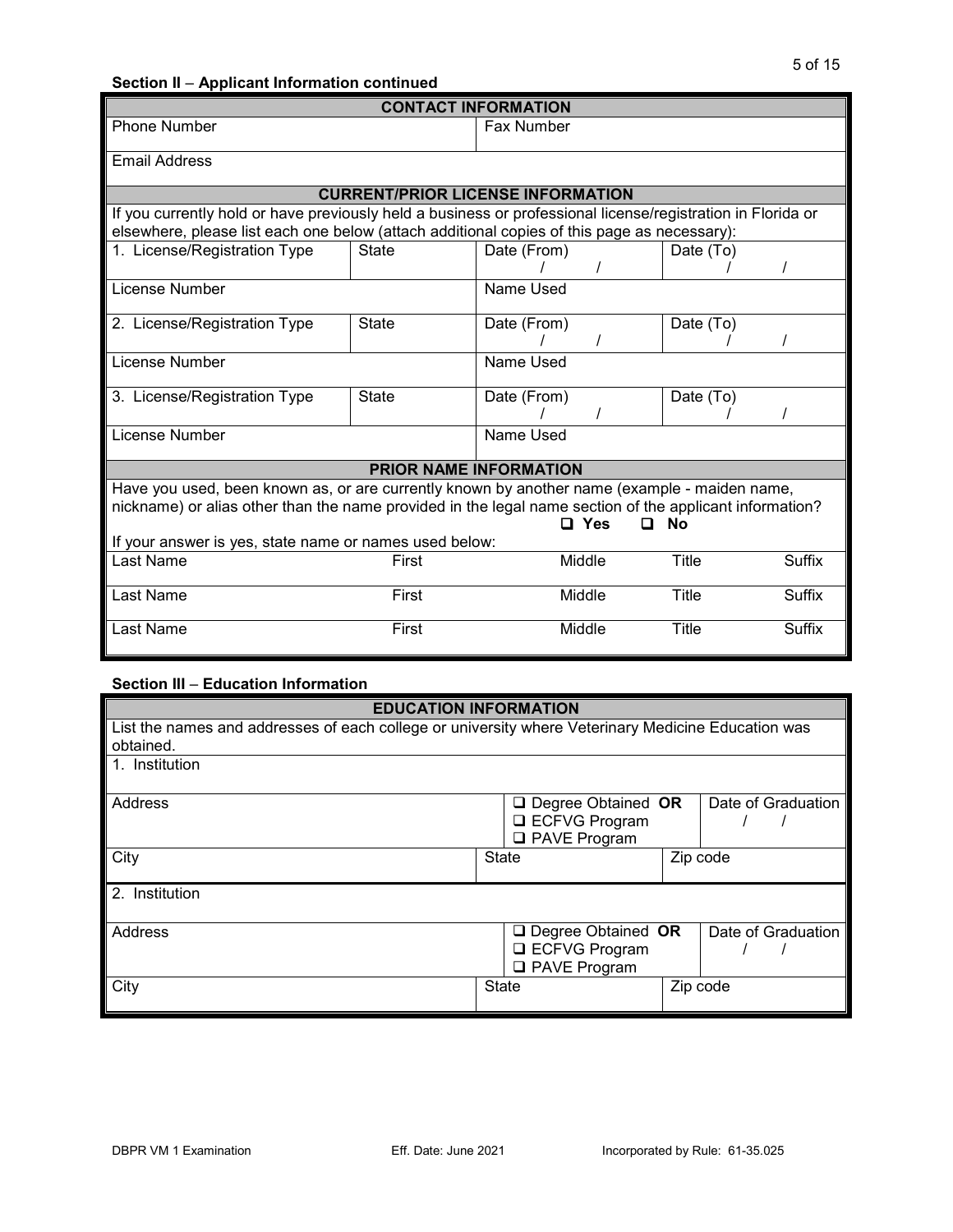## **BACKGROUND QUESTIONS**

If you answer "YES" to any question below, please refer to Section IV of Instructions for detailed instructions on providing complete explanations, including requirements for submitting supporting legal documents. Please complete Section IV (b) for your response to question 1, and complete Section IV (c) for your response to questions 2 through 6. If you have more offenses/incidents to document in Section IV (b) or (c), attach additional copies as necessary.

| 1. | $\square$ Yes      | $\square$ No | Have you ever been convicted or found guilty of, or entered a plea of nolo<br>contendere or guilty to, regardless of adjudication, a crime in any jurisdiction,<br>or are you currently under criminal investigation? This question applies to any<br>criminal violation of the laws of any municipality, county, state or nation,<br>including felony, misdemeanor and traffic offenses (but not parking, speeding,<br>inspection, or traffic signal violations), without regard to whether you were<br>placed on probation, had adjudication withheld, were paroled, or pardoned. If<br>you intend to answer "NO" because you believe those records have been<br>expunged or sealed by court order pursuant to Section 943.0585 or 943.059,<br>Florida Statutes, or applicable law of another state, you are responsible for<br>verifying the expungement or sealing prior to answering "NO." YOUR<br>ANSWER TO THIS QUESTION MAY BE CHECKED AGAINST LOCAL,<br>STATE AND FEDERAL RECORDS. FAILURE TO ANSWER THIS<br>QUESTION ACCURATELY MAY RESULT IN THE DENIAL OR<br>REVOCATION OF YOUR LICENSE. IF YOU DO NOT FULLY<br>UNDERSTAND THIS QUESTION, CONSULT WITH AN ATTORNEY OR<br>CONTACT THE DEPARTMENT. |
|----|--------------------|--------------|--------------------------------------------------------------------------------------------------------------------------------------------------------------------------------------------------------------------------------------------------------------------------------------------------------------------------------------------------------------------------------------------------------------------------------------------------------------------------------------------------------------------------------------------------------------------------------------------------------------------------------------------------------------------------------------------------------------------------------------------------------------------------------------------------------------------------------------------------------------------------------------------------------------------------------------------------------------------------------------------------------------------------------------------------------------------------------------------------------------------------------------------------------------------------------------------------------------|
| 2. | $\overline{u}$ Yes | $\square$ No | Has any judgment or decree of a court been entered against you in this or any<br>other state, province, district, territory, possession or nation, related to the<br>practice or profession for which you are applying, or is there any such case or<br>investigation pending?                                                                                                                                                                                                                                                                                                                                                                                                                                                                                                                                                                                                                                                                                                                                                                                                                                                                                                                               |
| 3. | $\Box$ Yes         | $\square$ No | Have you ever had an application for registration, certification, or licensure in<br>Florida or in any other jurisdiction denied, or is there now pending a<br>proceeding or investigation to deny such an application?                                                                                                                                                                                                                                                                                                                                                                                                                                                                                                                                                                                                                                                                                                                                                                                                                                                                                                                                                                                      |
| 4. | $\square$ Yes      | $\square$ No | Has any license, registration, or permit to practice any regulated<br>profession, occupation, vocation, or business been revoked, annulled,<br>suspended, relinquished, surrendered, or otherwise disciplined in<br>Florida or in any other jurisdiction, or is any such proceeding or<br>investigation now pending?                                                                                                                                                                                                                                                                                                                                                                                                                                                                                                                                                                                                                                                                                                                                                                                                                                                                                         |
| 5. | $\overline{u}$ Yes | $\square$ No | Have you ever been denied the right to take a veterinary licensure<br>examination?                                                                                                                                                                                                                                                                                                                                                                                                                                                                                                                                                                                                                                                                                                                                                                                                                                                                                                                                                                                                                                                                                                                           |
| 6. | $\Box$ Yes         | $\square$ No | Have you ever ceased the active practice of veterinary medicine for more<br>than two consecutive weeks?                                                                                                                                                                                                                                                                                                                                                                                                                                                                                                                                                                                                                                                                                                                                                                                                                                                                                                                                                                                                                                                                                                      |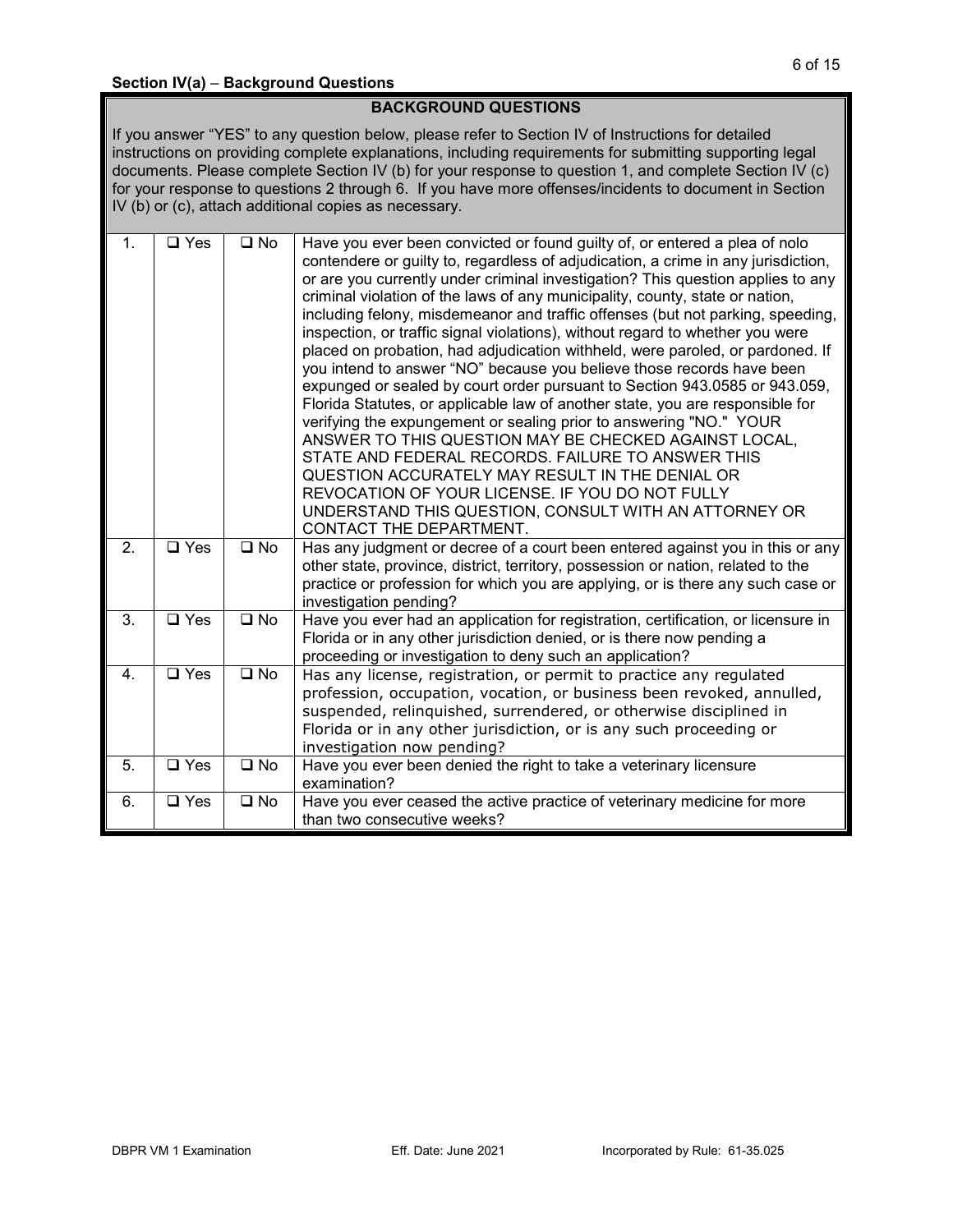**Section IV (b) – Explanation(s) for Background Question 1**

|                              | <b>EXPLANATION</b>                                         |
|------------------------------|------------------------------------------------------------|
| Offense                      |                                                            |
| County                       | State                                                      |
| Penalty/Disposition          |                                                            |
| Date of Offense (MM/DD/YYYY) | Have all sanctions been satisfied?<br>$\Box$ Yes $\Box$ No |
| Description                  |                                                            |
|                              |                                                            |
|                              |                                                            |
|                              |                                                            |

| <b>EXPLANATION</b>           |                                    |  |  |
|------------------------------|------------------------------------|--|--|
| Offense                      |                                    |  |  |
|                              |                                    |  |  |
| County                       | State                              |  |  |
| Penalty/Disposition          |                                    |  |  |
| Date of Offense (MM/DD/YYYY) | Have all sanctions been satisfied? |  |  |
|                              | $\Box$ Yes $\Box$ No               |  |  |
| Description                  |                                    |  |  |
|                              |                                    |  |  |
|                              |                                    |  |  |
|                              |                                    |  |  |
|                              |                                    |  |  |
|                              |                                    |  |  |
|                              |                                    |  |  |

| <b>EXPLANATION</b>           |                                                            |  |  |  |
|------------------------------|------------------------------------------------------------|--|--|--|
| Offense                      |                                                            |  |  |  |
| County                       | State                                                      |  |  |  |
| Penalty/Disposition          |                                                            |  |  |  |
| Date of Offense (MM/DD/YYYY) | Have all sanctions been satisfied?<br>$\Box$ Yes $\Box$ No |  |  |  |
| Description                  |                                                            |  |  |  |
|                              |                                                            |  |  |  |
|                              |                                                            |  |  |  |
|                              |                                                            |  |  |  |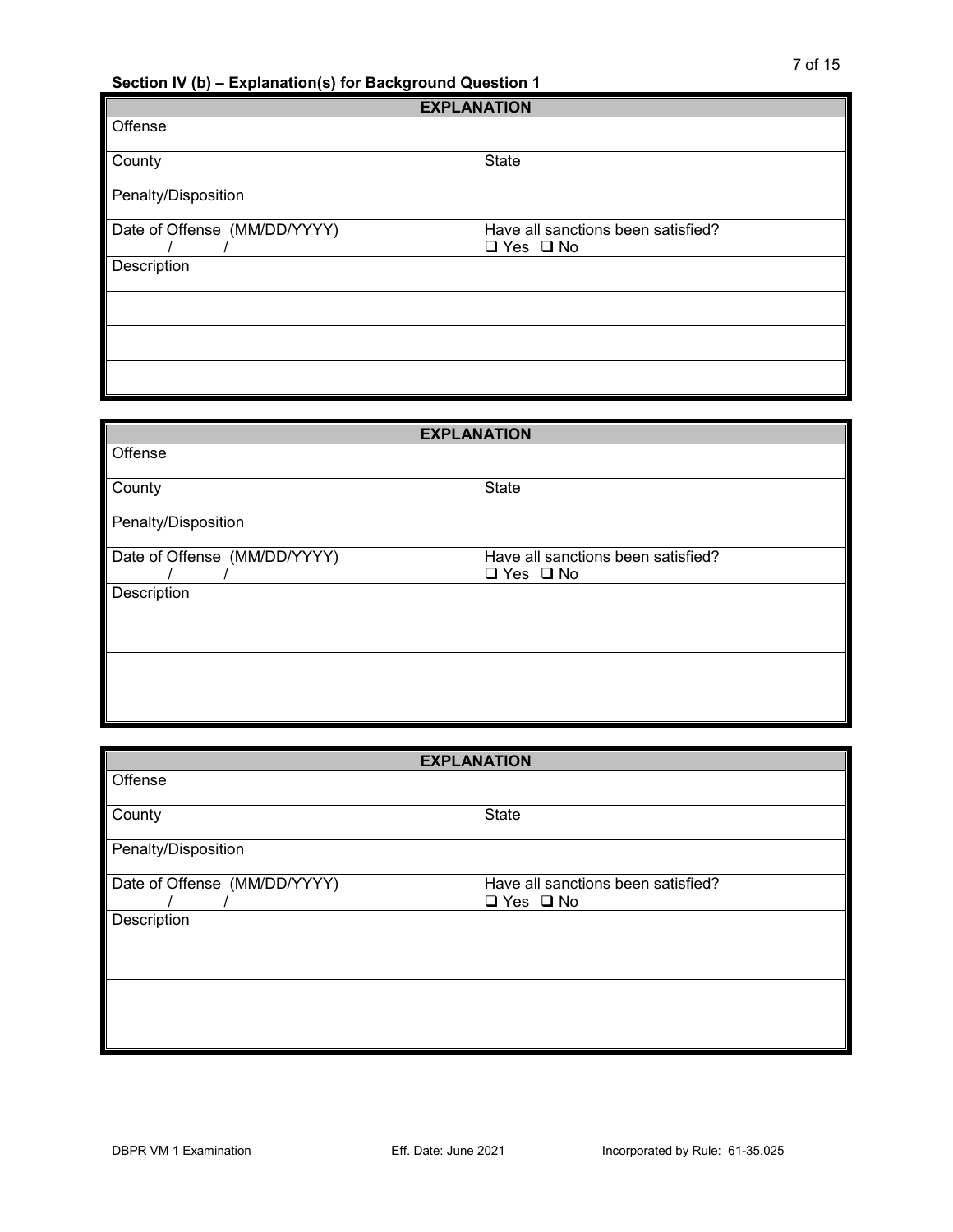# **Section IV (c) – Explanation(s) for Background Questions 2 through 6**

| <b>EXPLANATION</b>                      |  |  |  |  |
|-----------------------------------------|--|--|--|--|
| <b>Application Type/License Number:</b> |  |  |  |  |
|                                         |  |  |  |  |
|                                         |  |  |  |  |
|                                         |  |  |  |  |
|                                         |  |  |  |  |
|                                         |  |  |  |  |
|                                         |  |  |  |  |
|                                         |  |  |  |  |
|                                         |  |  |  |  |
|                                         |  |  |  |  |
|                                         |  |  |  |  |
|                                         |  |  |  |  |
|                                         |  |  |  |  |
|                                         |  |  |  |  |

# **Section IV (c) – Explanation(s) for Background Questions 2 through 10**

| <b>Application Type/License Number:</b> |
|-----------------------------------------|
|                                         |
|                                         |
|                                         |
|                                         |
|                                         |
|                                         |
|                                         |
|                                         |
|                                         |
|                                         |
|                                         |
|                                         |
|                                         |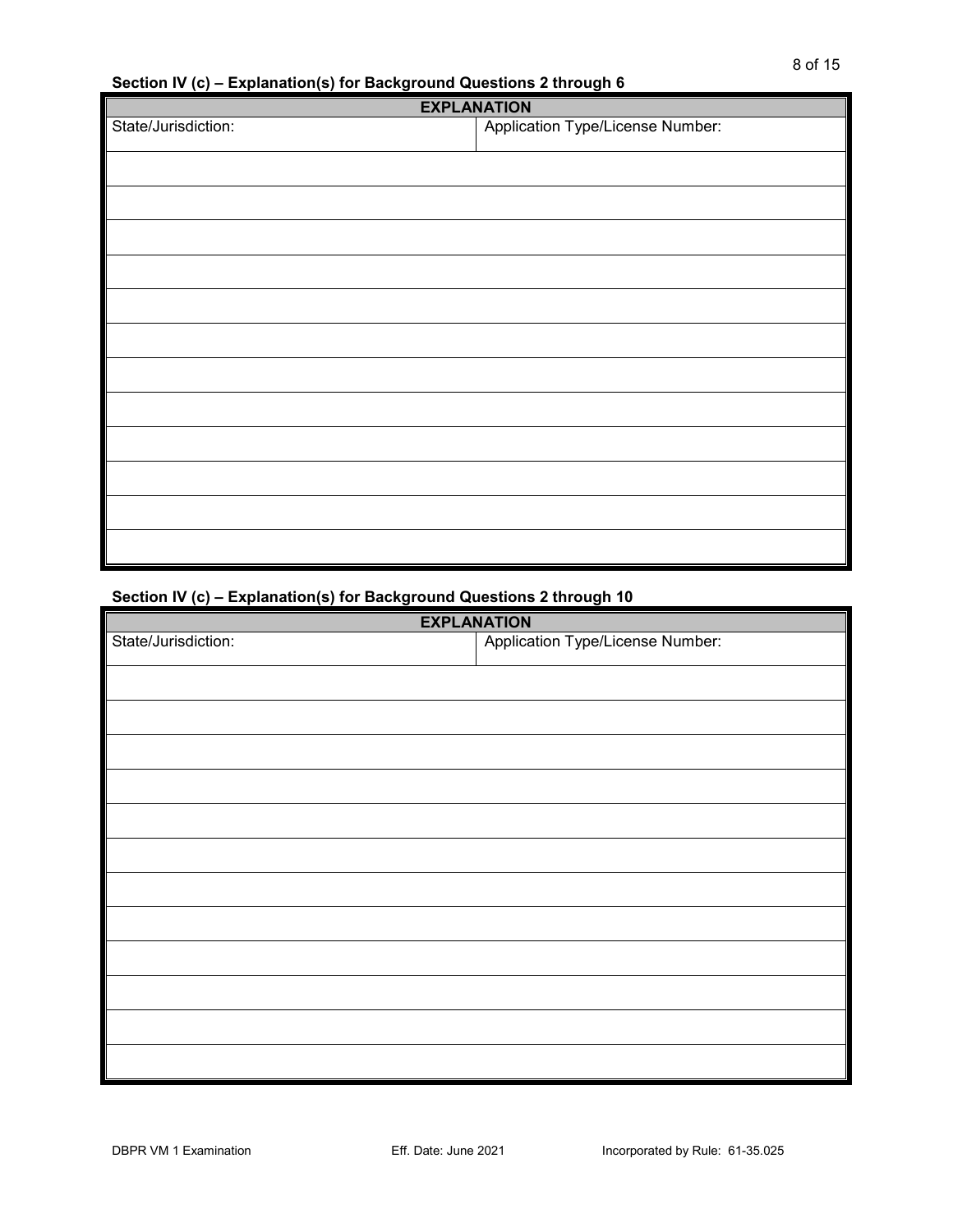# **IMPAIRMENT QUESTIONS**

If you are currently under contract with Florida's impaired practitioner program (Professionals Resource Network) you may answer **No** to the following questions.

If you have been enrolled in a Veterinary Medical School within the last two years and have been successfully treated for drug abuse, alcohol abuse, a mental disorder, or a physical disorder that impaired your ability to practice veterinary medicine with reasonable skill and safety, you may answer **No** to the following questions.

#### **Please answer the following questions.**

| А.           | $\Box$ Yes   | $\square$ No | Within the last two years, have you been ordered into, or participated in, any<br>drug or alcohol recovery program or impaired practitioner program for the<br>treatment of drug or alcohol abuse?                                                       |
|--------------|--------------|--------------|----------------------------------------------------------------------------------------------------------------------------------------------------------------------------------------------------------------------------------------------------------|
| В.           | <b>⊒</b> Yes | $\square$ No | Within the last two years, have you been ordered into, or participated in, an<br>impaired practitioner program for the treatment of a diagnosed mental or<br>physical disorder that has impaired your ability to safely practice veterinary<br>medicine? |
| C.           | ר Yes        | $\square$ No | Within the last two years, have you been treated for or had a recurrence of a<br>diagnosed mental or physical disorder that has impaired your ability to safely<br>practice veterinary medicine?                                                         |
| $\mathbf{r}$ | $\epsilon$   |              | .                                                                                                                                                                                                                                                        |

If you answer "yes" to any of the above questions, provide the following documentation to the Florida Board of Veterinary Medicine:

• A letter from your treating professional stating you are currently under their care and complying with the recommended treatment or that you have successfully completed the recommended treatment program.

# **If you believe you are currently impaired or at elevated risk for impairment, you should contact our designated Impaired Practitioner's Program for assistance.**

# **Professionals Resource Network Ph: 800-888-8776 www.flprn.org**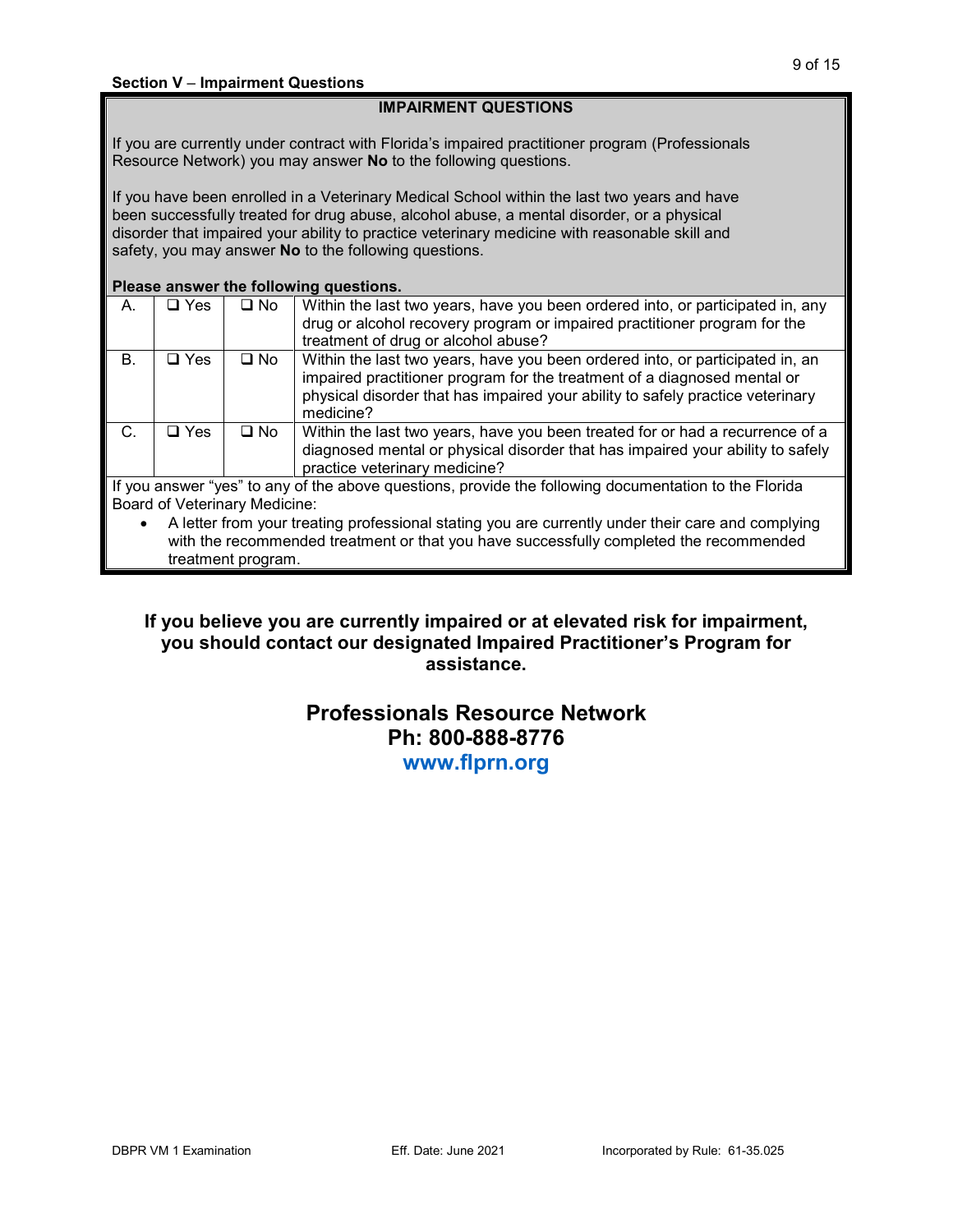#### **Section VI** – **Examination History**

| <b>EXAMINATION HISTORY</b>                                                                         |                                                                                                                          |                            |  |  |
|----------------------------------------------------------------------------------------------------|--------------------------------------------------------------------------------------------------------------------------|----------------------------|--|--|
| Have you ever taken the NAVLE, National Board Examination (NBE), Clinical Competency Test (CCT) or |                                                                                                                          |                            |  |  |
| Florida Laws and Rules examination? $\Box$ Yes $\Box$ No                                           |                                                                                                                          |                            |  |  |
|                                                                                                    | <b>Note:</b> If "Yes," please list below all previously <b>passed</b> examinations including the date of the examination |                            |  |  |
| and the state in which the examination was taken.                                                  |                                                                                                                          |                            |  |  |
| <b>National Board Exam/NAVLE</b>                                                                   | <b>Clinical Competency Test</b>                                                                                          | <b>Laws and Rules Exam</b> |  |  |
| Date:                                                                                              | Date:                                                                                                                    | Date:                      |  |  |
| State:                                                                                             | State:                                                                                                                   | State:                     |  |  |

#### **Section VII – Applicant Licensure Status**

# **APPLICANT LICENSURE STATUS**

Do you hold or have held a license to practice veterinary medicine? If yes, list below the license(s) held and request the licensing board(s) of that state to complete form DBPR VM 10. This form must be returned directly to the Florida Board by the state in which you held the license.

| <b>State</b> | <b>License Number</b> | Status (i.e. active, inactive, expired) |
|--------------|-----------------------|-----------------------------------------|
|              |                       |                                         |
|              |                       |                                         |
|              |                       |                                         |
|              |                       |                                         |
|              |                       |                                         |

#### **Section VIII – Affirmation by Written Declaration**

## **AFFIRMATION BY WRITTEN DECLARATION**

I certify that I am empowered to execute this application as required by Section 559.79, Florida Statutes. I understand that my signature on this written declaration has the same legal effect as an oath or affirmation. Under penalties of perjury, I declare that I have read the foregoing application and the facts stated in it are true. **I understand that falsification of any material information on this application may result in criminal penalty or administrative action, including a fine, suspension or revocation of the license.**

Signature:  $\qquad \qquad$  Date:

Print Name: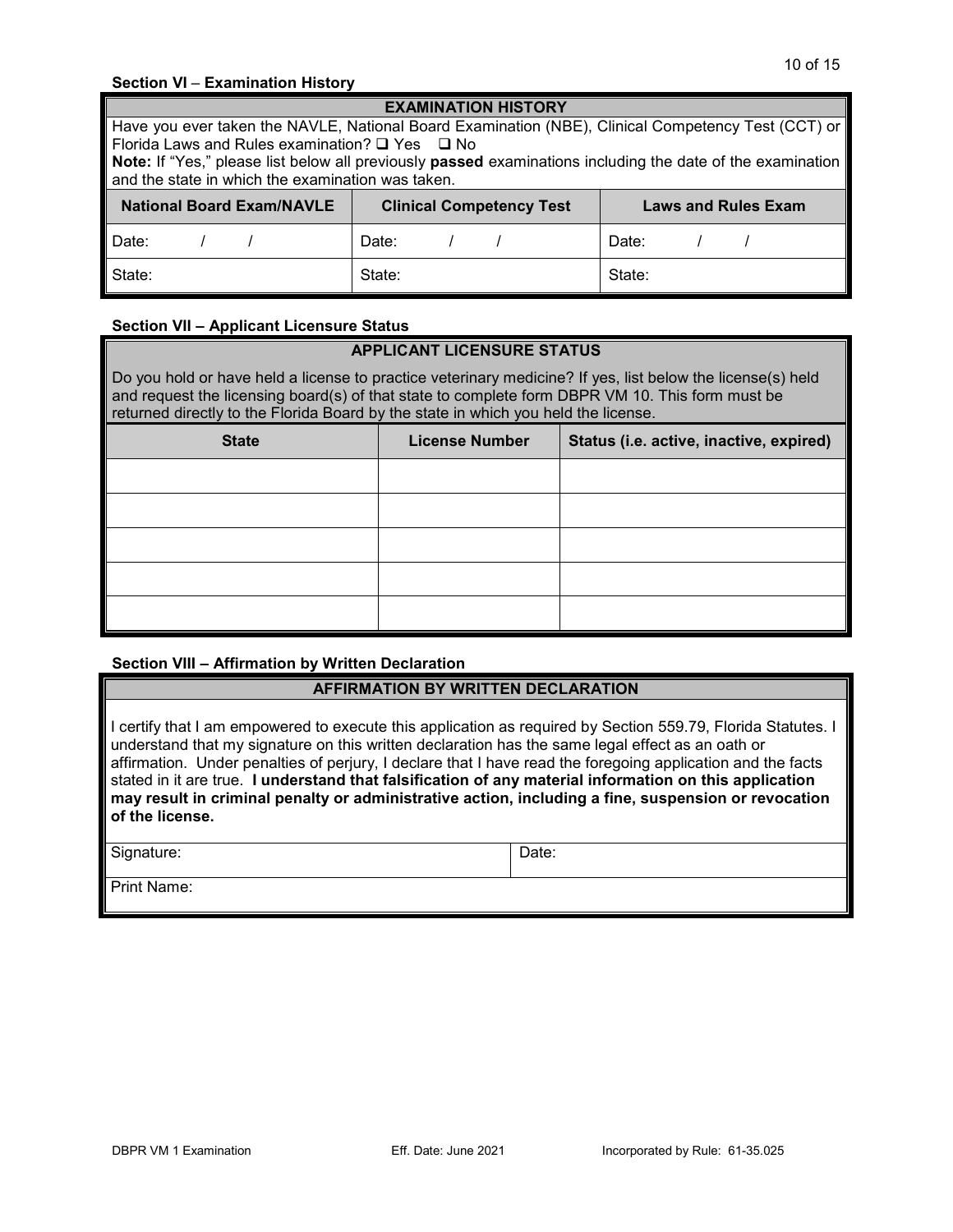#### **State of Florida Department of Business and Professional Regulation Board of Veterinary Medicine Authorization for Interstate Exchange of Examination and Licensure Information Form # DBPR VM 10**

*If you have any questions or need assistance in completing this application, please contact the Department of Business and Professional Regulation, Customer Contact Center, at (850) 487-1395.*

**PART A – Applicant Information:** The applicant is to complete Part A only and forward the entire form to the appropriate state to complete Part B.

#### **APPLICANT INFORMATION**

This form is essential to the application you are filing with this Board. Before approval of your application, the Board of Veterinary Medicine must verify your examination history and/or licensure status. Please complete the initial portion of this form and then **forward it to the state in which you are licensed or have previously been licensed.** That Board, in turn, will complete the remainder of this form (Part B) and return it to this agency. (You are advised to check with the Board before forwarding this form to determine if there are additional requirements and/or fees charged before such information will be released.) This form must be filled out by all states in which you are licensed or have previously been licensed.

TO BE COMPLETED BY THE APPLICANT (Please type or print legibly):

| Last Name | First         | $\cdot$ - $\cdot$ $\cdot$ $\cdot$ $\cdot$ $\cdot$ $\cdot$ $\cdot$<br>Middle | Title                          | Suffix |
|-----------|---------------|-----------------------------------------------------------------------------|--------------------------------|--------|
| Address   |               |                                                                             | License Number (if applicable) |        |
| City      | State         | Zip Code                                                                    |                                |        |
| Phone     | Date of Birth |                                                                             | Social Security Number*        |        |

\*Under the Federal Privacy Act, disclosure of Social Security Numbers is voluntary unless specifically required by Federal status. In this instance, social security numbers are mandatory pursuant to Title 42 United States Code, Section 653 & 654; and sections 445.203(9), 409.2577, & 409.2598, Florida Statutes. Social Security numbers are used to allow efficient screening of applicants & licensees by a Title IV-D child support agency to assure compliance with child support obligations. Social Security numbers must also be recorded on all professional & occupational license applications & will be used for licensee identification pursuant to the Personal Responsibility and Work Opportunity Reconciliation Act of 1996 (Welfare Reform Act), 104 Pub.L.193,Sec. 317.

I hereby request and authorize any institution with whom I have been associated to provide any and all pertinent information requested in this form concerning my qualifications for professional licensure to the Florida Department of Business and Professional Regulation Board of Veterinary Medicine to complete an application filed with that agency. I hereby release the institution and all individuals connected therewith from all liability for any damage whatsoever incurred by me as a result of their furnishing such information.

\_\_\_\_\_\_\_\_\_\_\_\_\_\_\_\_\_\_\_\_\_\_\_\_\_\_\_\_\_\_\_\_\_\_\_\_\_\_\_\_\_\_\_\_\_\_\_\_\_\_\_\_\_\_\_\_\_\_\_\_\_\_\_\_\_\_\_\_ \_\_\_\_\_\_\_\_\_\_\_\_\_/\_\_\_\_\_\_\_\_\_\_\_\_\_\_\_\_\_/\_\_\_\_\_\_\_\_\_\_\_\_\_\_ Applicant Signature **Date Signature** Applicant Signature **Date Signed Date Signed**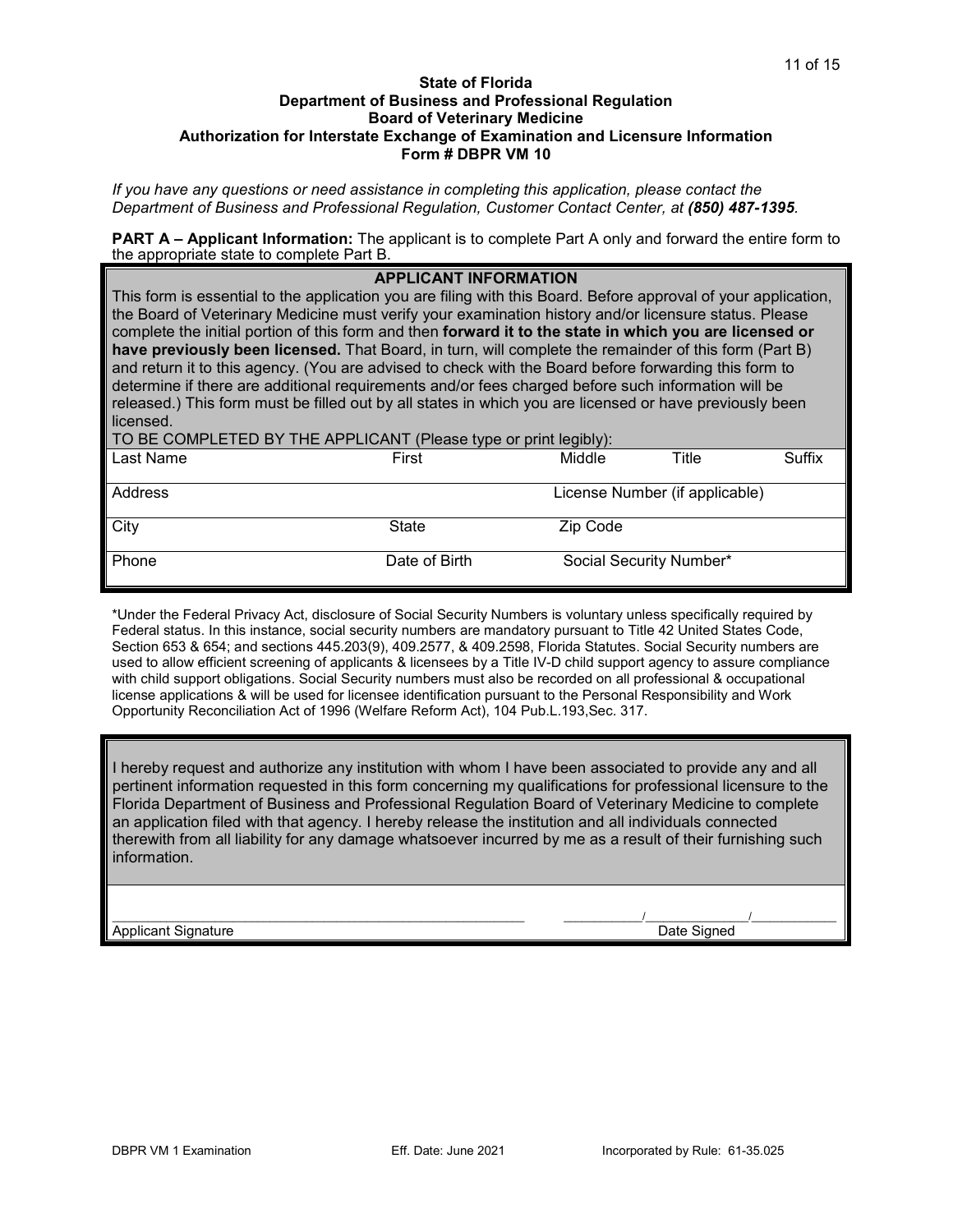| <b>PART B – Licensure Verification:</b> State verification information to be completed by the state board. |  |  |  |
|------------------------------------------------------------------------------------------------------------|--|--|--|
|------------------------------------------------------------------------------------------------------------|--|--|--|

| <b>LICENSURE VERIFICATION</b>                                                                              |                                                                                            |  |  |  |
|------------------------------------------------------------------------------------------------------------|--------------------------------------------------------------------------------------------|--|--|--|
| <b>Applicant Name</b>                                                                                      | License Number                                                                             |  |  |  |
| Title of License                                                                                           | Date of Original Issue: /<br>$\prime$                                                      |  |  |  |
| <b>LICENSE TYPE</b>                                                                                        |                                                                                            |  |  |  |
| $\Box$ Temporary<br>$\Box$ Other (explain):<br>$\Box$ Permanent                                            |                                                                                            |  |  |  |
| <b>LICENSE STATUS</b>                                                                                      |                                                                                            |  |  |  |
| $\Box$ Active/Current<br>$\Box$ Inactive<br>$\Box$ Void $\Box$ Other:                                      |                                                                                            |  |  |  |
|                                                                                                            | <b>METHOD OF LICENSURE</b>                                                                 |  |  |  |
| $\Box$ Examination                                                                                         | $\Box$ Without Examination $\Box$ Grandfathering $\Box$ Reciprocity $\Box$ Endorsement     |  |  |  |
| If Endorsement, explain qualifications for endorsement:                                                    |                                                                                            |  |  |  |
|                                                                                                            |                                                                                            |  |  |  |
|                                                                                                            |                                                                                            |  |  |  |
| <b>LICENSE DISCIPLINE</b>                                                                                  | Provide explanation if any type of disciplinary action has been taken against the license. |  |  |  |
| □ No Disciplinary Action □ Suspended □ Revoked □ Invalid □ Other Discipline                                |                                                                                            |  |  |  |
| Explanation:                                                                                               |                                                                                            |  |  |  |
|                                                                                                            |                                                                                            |  |  |  |
|                                                                                                            |                                                                                            |  |  |  |
| <b>AFFIRMATION STATEMENT</b>                                                                               |                                                                                            |  |  |  |
|                                                                                                            |                                                                                            |  |  |  |
| I affirm that I have provided the above information completely and truthfully to the best of my knowledge. |                                                                                            |  |  |  |
|                                                                                                            | Phone Number: _____ . _____ . ______                                                       |  |  |  |
|                                                                                                            |                                                                                            |  |  |  |
|                                                                                                            |                                                                                            |  |  |  |
|                                                                                                            |                                                                                            |  |  |  |
|                                                                                                            |                                                                                            |  |  |  |

**Please mail the completed form to: Department of Business and Professional Regulation 2601 Blair Stone Road Tallahassee, FL 32399-0783**

**You must request to have your North American Veterinary Licensing Exam (NAVLE) scores or NBE and CCT scores (if applicable) transferred from the American Association of Veterinary State Boards (AAVSB) to Florida to complete this application.**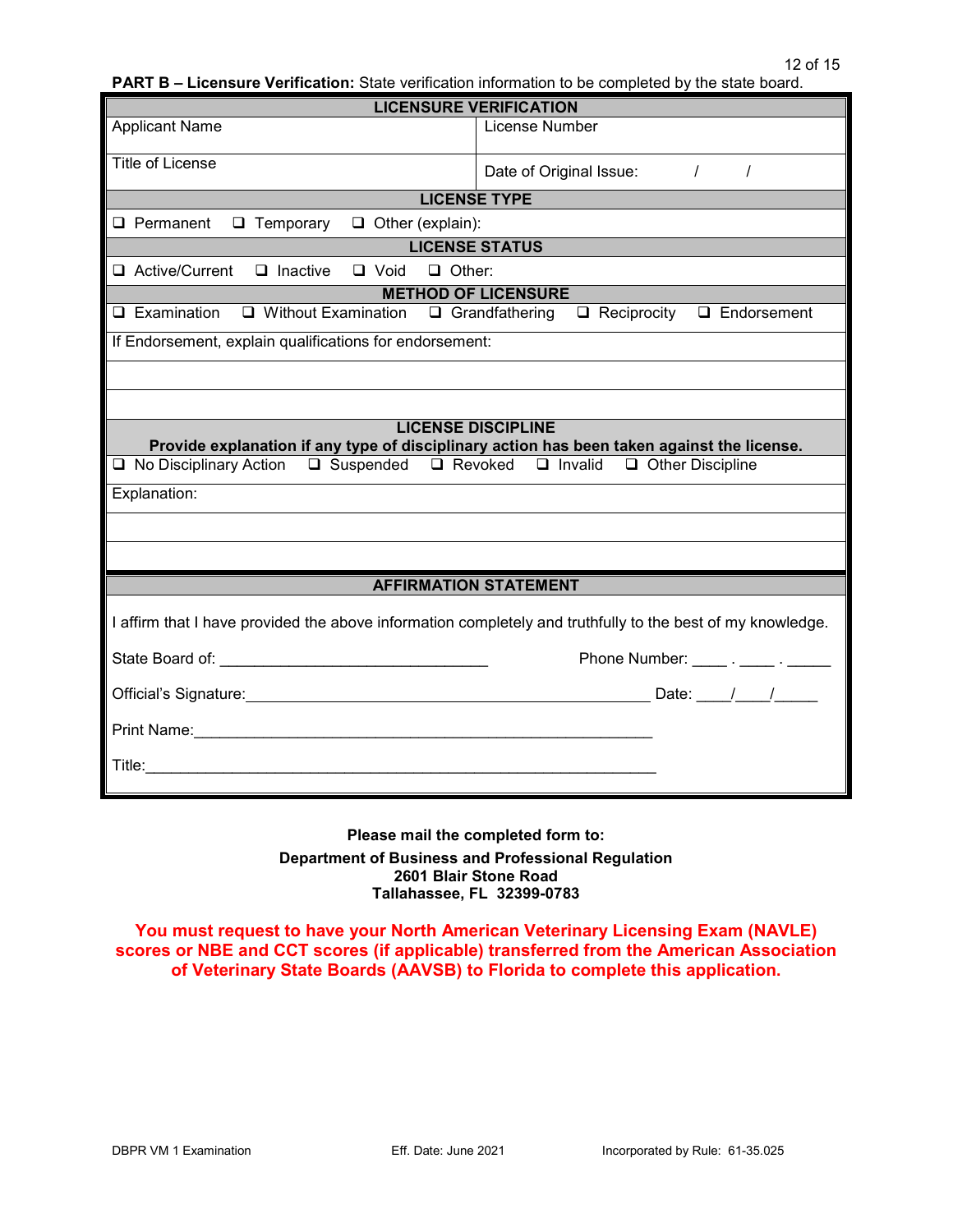#### **Instructions**

*If you have any questions or need assistance in completing this application, please contact the Department of Business and Professional Regulation, Customer Contact Center, at 850.487.1395.*

#### **1) Requirements for Veterinary Medicine Examination**

- a) Education Qualifications
	- i) **Graduate Candidates:** Official school transcripts showing proof of graduation and Doctor of Veterinary Medicine degree conferred by an American Veterinary Medical Association (AVMA) accredited school. Do not submit copies of transcripts.
	- ii) **Senior Candidates:** Letter of enrollment and good standing from dean of veterinary school accredited by the American Veterinary Medical Association (AVMA).
	- iii) **Foreign Candidates:** Documentation showing enrollment in, or certification of completion for the Educational Commission for Foreign Veterinarian Graduates (ECFVG) certification program or the Program for the Assessment of Veterinary Education Equivalence (PAVE).
	- iv) **Endorsement Candidates:** Official school transcripts showing proof of graduation and Doctor of Veterinary Medicine degree conferred by an American Veterinary Medical Association (AVMA) accredited school. Do not submit copies of transcripts.
- b) Request North American Veterinary Licensing Exam (NAVLE) scores be transferred from the American Association of Veterinary State Boards (AAVSB).
- c) If the applicant has been previously licensed in any state, the applicant must request Licensure Verification, form number VM 10 (included in this application package), from each state in which you currently hold or have previously held a license.
- d) For more information regarding the requirements necessary to take the Veterinary Medicine licensure examination please refer to Section 474.207, Florida Statutes and Chapter 61G18-11 of the Florida Administrative Code.

#### **2) Application Instructions by section**

- a) **Section I- Application Type**
	- i) Select the method of application under which you wish to qualify.
	- ii) **NOTE**: If you have a disability and require special accommodations in taking this examination, please contact the Bureau of Education and Testing at 850.487.9755 to make arrangements for accommodations. If accommodations are not requested in advance, we cannot guarantee the availability of accommodations. For more information go to http://www.myfloridalicense.com/DBPR/examination-information/special-testingaccommodations/.

#### b) **Section II- Applicant Information**

- i) Fill out each section completely. A Social Security number is required in order to apply for any individual license within the Department of Business and Professional Regulation.
- ii) In the Full Legal Name section, applicants must provide their full legal name. Do not use any nicknames, aliases, or initials.
- iii) Provide your mailing address. This will be used for sending correspondence regarding your application and license.
- iv) Provide a valid phone number and email address. Contact information is often used to quickly resolve questions with applications by telephone call or email. If contact information is not provided, questions regarding applications will be mailed to the applicant's mailing address and may take longer to resolve.
- v) Applicants must provide information on current or prior licenses held in Florida or any other state, territory, or jurisdiction of the United States or in any foreign national jurisdiction.
- vi) Applicants must provide information on any prior names or aliases used by applicant. If the name on supporting documentation does not match the applicant's legal name, the alias used in the supporting documentation must be provided in this section. Failure to do so will result in a deficient application.

#### c) **Section III- Education Information**

- i) Provide the name and address of each college or university that you have attended where Veterinary Medicine education was obtained.
- ii) Provide whether or not you graduated with a degree or ECFVG or PAVE program certificate. Provide the date of your graduation.

#### d) **Section IV (a), (b), and (c) - Background Questions.**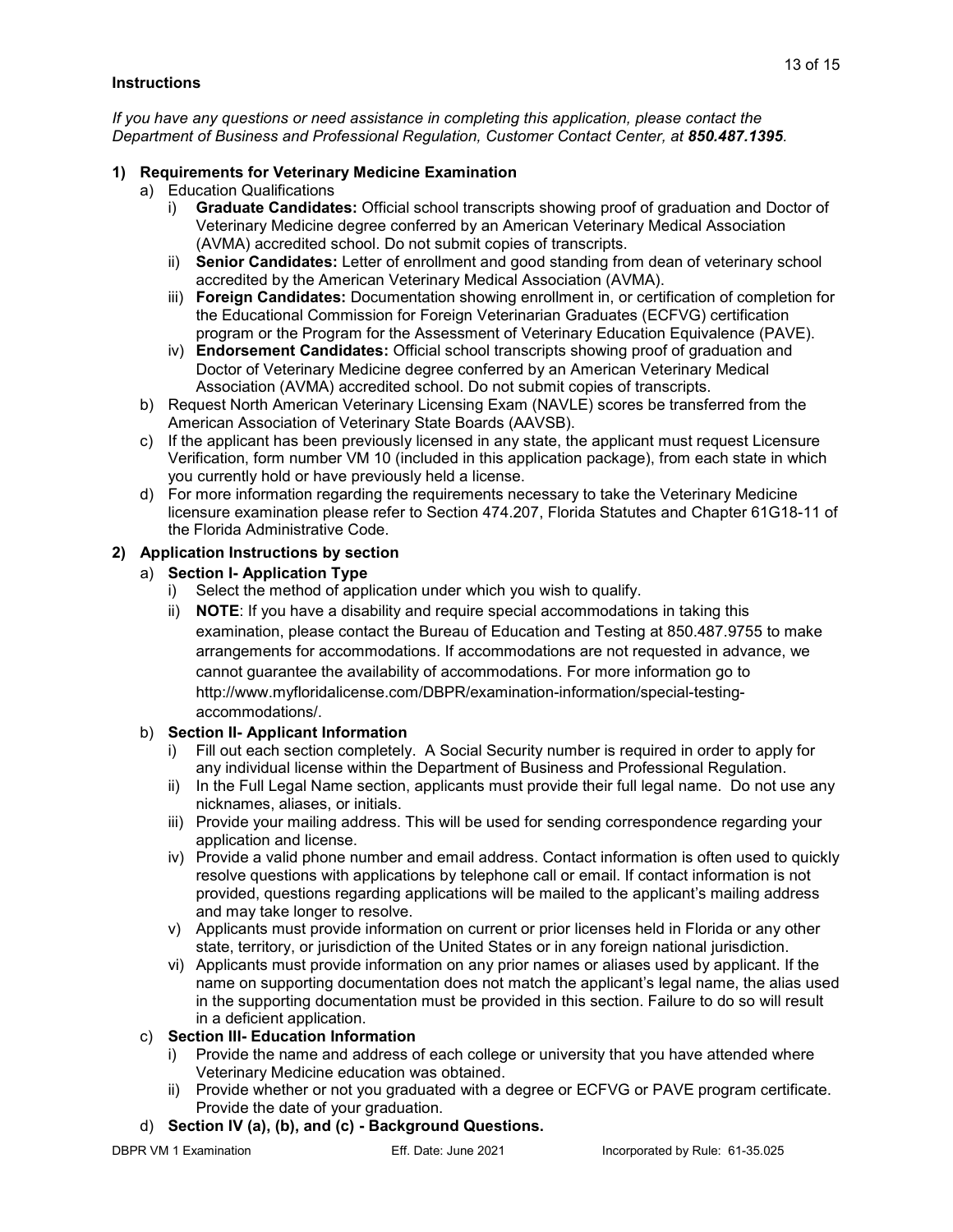- i) Question 1:
	- (1) If you answer "yes" to this question, you must complete Section IV (b) [*make additional copies as necessary*] of the application and provide a copy of the arrest report, copies of the disposition or final order(s), and documentation proving all sanctions have been served and satisfied. **You must supply this documentation for each occurrence.** If you are unable to supply this documentation, a certified statement from the clerk of court for the relevant jurisdiction stating the status of records is required.
	- (2) If you are still on probation, you must supply a letter from your probation officer, on official letterhead, stating the status of your probation.
- ii) Question 2:
	- (1) If you answer "yes" to this question, you must complete Section IV (c) [*make additional copies as necessary*] of the application by explaining the nature of the case and the allegations made against you. If a judgment was entered against you, please supply documentation proving all sanctions have been served and satisfied, or if not, stating the current status of any proceedings.
- iii) Question 3:
	- (1) If you answer "yes" to this question, you must complete Section IV (c) [*make additional copies as necessary*] of the application by explaining the reason for denial or pending action. You may be asked to supply copies of documentation ordering the denial or pending action.
- iv) Question 4:
	- (1) If you answer "yes" to this question, you must complete Section IV (c) [*make additional copies as necessary*] of the application by providing an explanation for the action against your license and supply copies of the order(s) showing the disciplinary action taken against the license, or documentation showing the status of the pending action.
- v) Question 5:
	- (1) If you answer "yes" to this question, you must complete Section IV (c) [*make additional copies as necessary*] of the application by explaining the reason for the denial. You may be asked to provide any documentation ordering the denial of your request for examination.
- vi) Question 6:
	- (1) If you answer "yes" to this question, you must complete Section IV (c) [*make additional copies as necessary*] of the application and explain the details regarding your break in the practice of veterinary medicine.

#### e) **Section VI- Examination History**

- i) List all states and dates where you have previously taken and passed the NAVLE, National Board Examination (NBE), Clinical Competency Test (CCT), or the Florida Laws and Rules Examination.
- ii) Please send an *Authorization for Interstate Exchange of Examination and Licensure*  **Information Form # DBPR VM 10** to each state in which you are licensed or have previously been licensed. See section 3 of instructions below.

#### f) **Section V** – **Impairment Questions**

- i) If you answer "yes" to any of the above questions, provide the following documentation to the Florida Board of Veterinary Medicine:
	- A letter from your treating professional stating you are currently under their care and complying with the recommended treatment or that you have successfully completed the recommended treatment program.

## g) **Section VII- Applicant Licensure Status**

i) Provide the state, license number, and license status for any veterinary medical license that you currently hold or have previously held.

## h) **Section VIII- Affirmation by Written Declaration**

i) The applicant must sign the affirmation by written declaration.

#### **3)** *Authorization for Interstate Exchange of Examination and Licensure Information Form # DBPR VM 10*

- a) **This form is to be used by any applicant who has previously taken a Veterinary Medicine examination or has been licensed in another state.**
- b) This form is essential to the application you are filing with this Board. Before approval of your application, the Board of Veterinary Medicine must verify your examination history and/or licensure status.